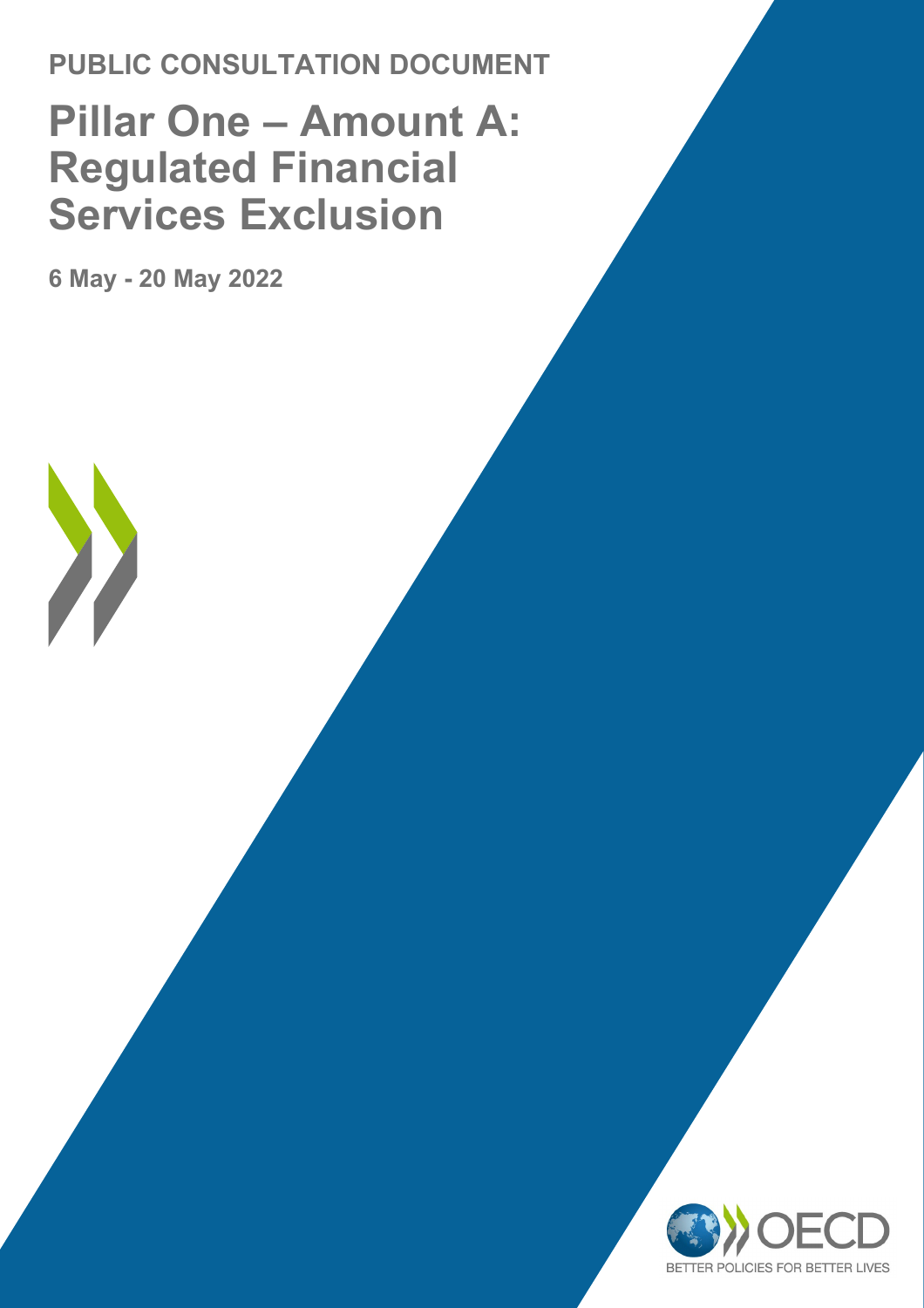# **Table of Contents**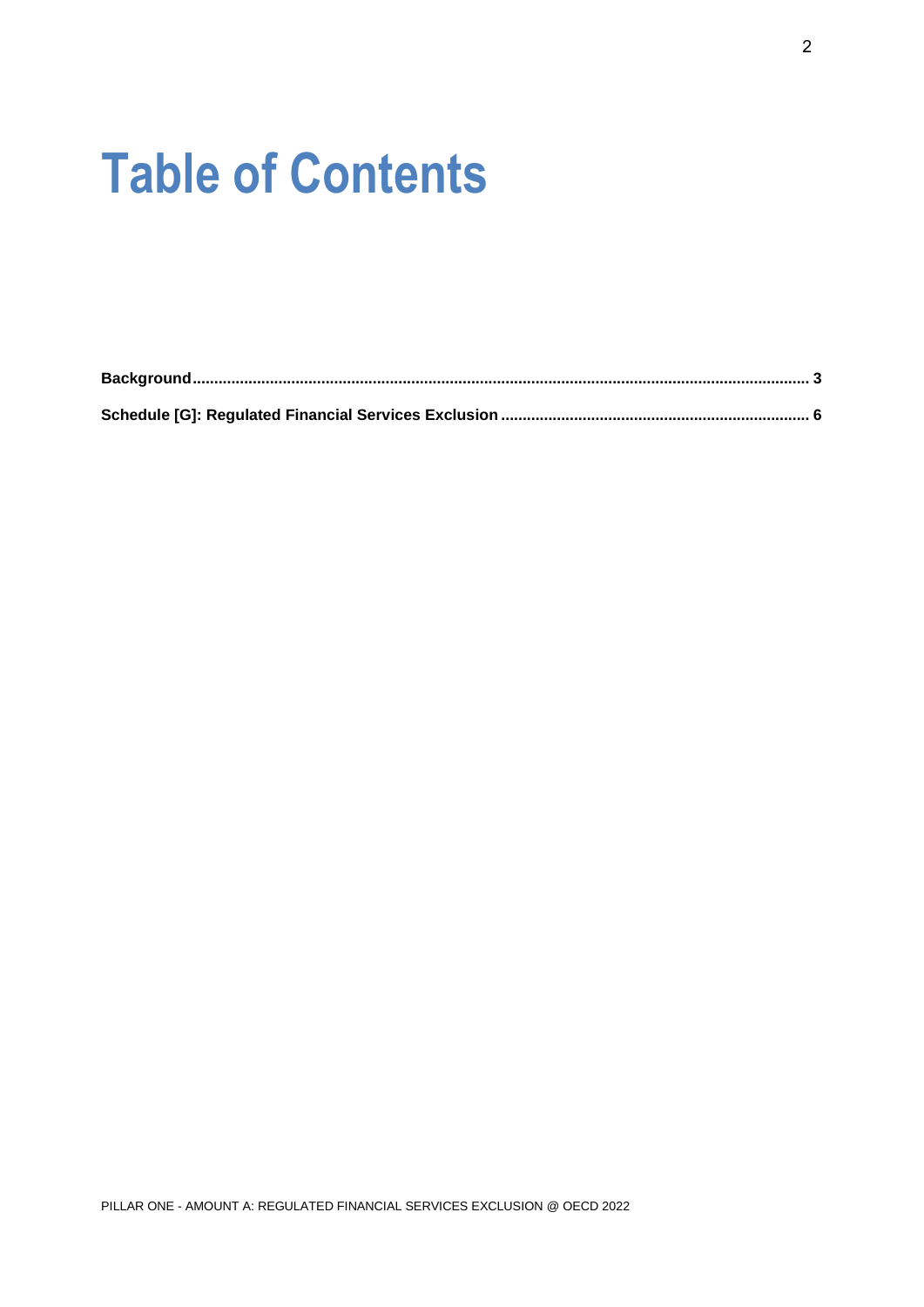# <span id="page-2-0"></span>**Background**

#### *Introduction*

Following years of intensive negotiations to update and fundamentally reform international tax rules, 137 members of the OECD/G20 Inclusive Framework on BEPS (Inclusive Framework) joined the *[Statement](https://www.oecd.org/tax/beps/statement-on-a-two-pillar-solution-to-address-the-tax-challenges-arising-from-the-digitalisation-of-the-economy-october-2021.htm)  on a [Two-Pillar Solution to Address the Tax Challenges Arising from the Digitalisation of the Economy](https://www.oecd.org/tax/beps/statement-on-a-two-pillar-solution-to-address-the-tax-challenges-arising-from-the-digitalisation-of-the-economy-october-2021.htm)* (the Statement) released in October 2021. The Statement sets out the political agreement on the key components of Pillar One and Pillar Two.

Amount A of Pillar One has been developed as part of the solution for addressing the tax challenges arising from the digitalisation of the economy. It introduces a new taxing right over a portion of the profit of large and highly profitable enterprises for jurisdictions in which goods or services are supplied or consumers are located.

The Inclusive Framework has mandated the Task Force on the Digital Economy (TFDE) – a subsidiary body – to advance the work needed to implement Amount A. In particular, the TFDE has been charged with developing the Multilateral Convention (MLC) and its Explanatory Statement as well as the Model Rules for Domestic Legislation (Model Rules) and related Commentary through which Amount A will be implemented.

#### *Model Rules*

The Model Rules, once finalised, will reflect the substantive agreement of the members of the Inclusive Framework on the functioning of Amount A and will serve as the basis for the substantive provisions that will be included in the MLC. The Model Rules are also being developed to provide a template that jurisdictions could use as the basis to give effect to the new taxing rights over Amount A in their domestic legislation. They will be supported by a commentary. Jurisdictions will be free to adapt these Model Rules to reflect their own constitutional law, legal systems, and domestic considerations and practices for structure and wording of legislation as required, whilst ensuring implementation is consistent in substance with the agreed technical provisions governing the application of the new taxing rights.

The Model Rules will cover all aspects of Amount A that would be translated into domestic law. They will consist of different titles. This document covers the Schedule of the Model Rules that will govern the Exclusion for Regulated Financial Services.

#### *Model Rules on Regulated Financial Services Exclusion*

The Regulated Financial Services Exclusion will exclude from the scope of Amount A the revenues and profits from Regulated Financial Institutions. The defining character of this sector is that it is subject to a unique form of regulation, in the form of capital adequacy requirements, that reflect the risks taken on and borne by the firm. It is this regulatory driver that generally helps to align the location of profits with the market. The scope of the exclusion derives from that requirement, meaning that Entities that are subject to risk-based capital measures (and only those) are excluded from Amount A.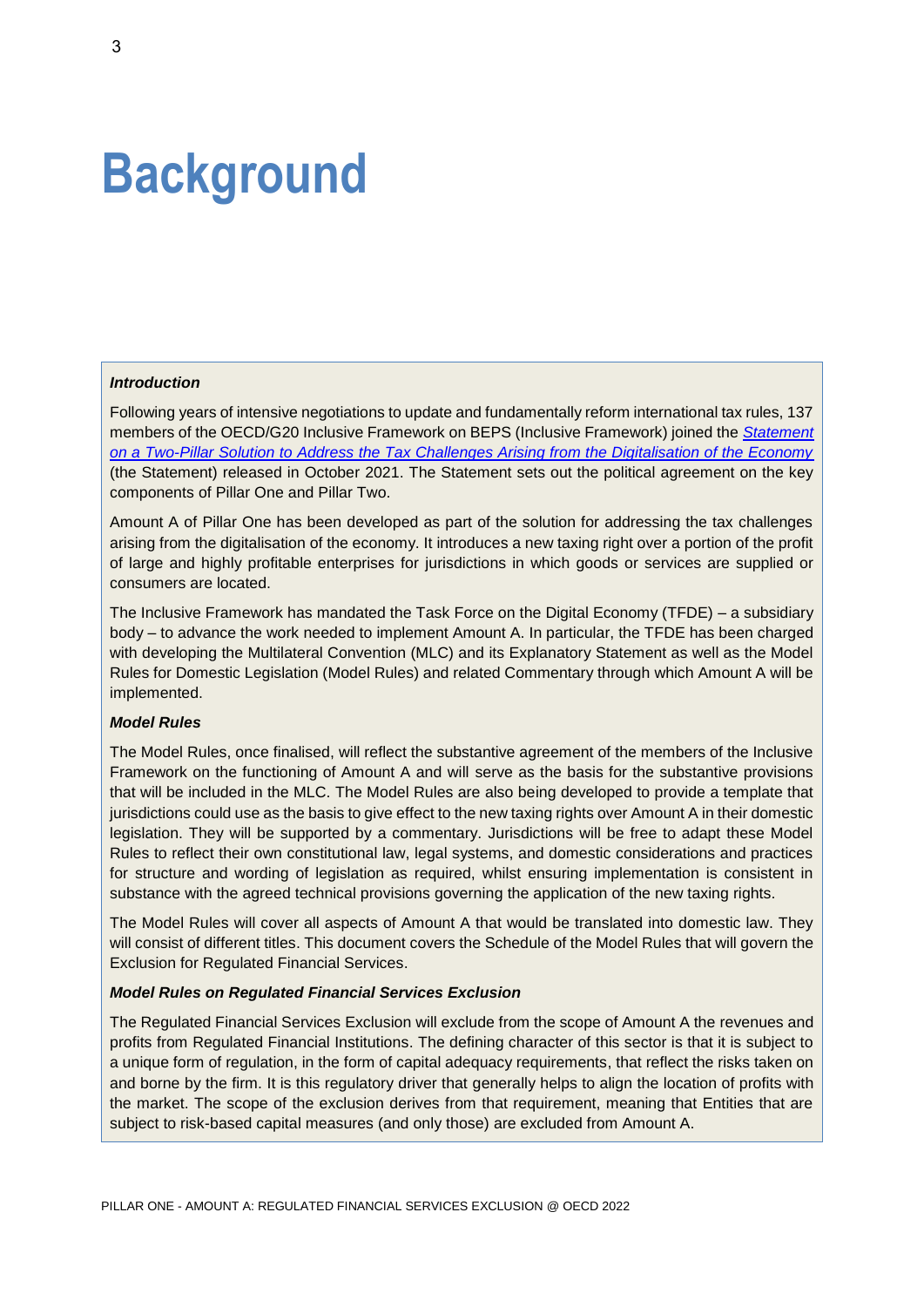There are six types of Regulated Financial Institution defined in this document: Depositary Institution; Mortgage Institution; Investment Institution; Insurance Institution; Asset Manager; a Mixed Financial Institution. A seventh category is added, for a limited type of service entity that exclusively performs functions for a Regulated Financial Institution (RFI Service Entity).

The definition for each type of Regulated Financial Institution generally contains three elements, all of which must be satisfied: a licensing requirement; a regulatory capital requirement; and an activities requirement. These conditions recognise the uniquely regulated nature of financial services. Where the conditions are met, the revenues and profits of the Entity are wholly excluded from Amount A.

However, commentators should note that this does not reflect the final or consensus views of the Inclusive Framework and that some members hold the view that reinsurance and asset management ought not to be excluded from Amount A.

The schedule for the Regulated Financial Services Exclusion contained in this document provides a description and explanation of the envisaged draft rules. Other than the definitions for the scope of the Regulated Financial Services Exclusion, which are presented in draft Model Rules format, this document is in narrative format. This is because other parts of the Model Rules on Amount A, on which corresponding provisions for the Regulated Financial Services Exclusion would be based, are pending finalisation.

The relevant sections on Scope (currently Title 2), as well as relevant definitions (currently included in Title 9), and which were the subject of an [earlier public consultation document](https://www.oecd.org/tax/beps/public-consultation-document-pillar-one-amount-a-scope.pdf) released on 4 April 2022 are included in the Annex for context. In addition, explanatory footnotes are included in the document to assist public commentators in reviewing the substantive proposal, and to note where further material is expected to be included in Commentary.

#### *Public consultation instructions*

This is a working document released by the OECD Secretariat for the purposes of obtaining input from stakeholders. It does not reflect the final views of the Inclusive Framework members. It presents the work undertaken to date, which has reached a sufficient level of detail and stability allowing it to be suitable for consultation. The TFDE has agreed that this working version can be released on the basis that it is without prejudice to the final agreement. As such, while the document is intended to illustrate the framework for the Regulated Financial Services Exclusion, further changes may be made to the conceptual framework, as well as then being translated into Model Rules format. Thus, the release of this document reflects consensus within the TFDE as a procedural matter that public comments should be sought at this time, but does not reflect consensus within the TFDE regarding the substance of the document.

Comments are sought with respect to the rules described in this document. While comments are invited on any aspect of the rules, input will be most helpful where it explains any areas where the definitions of Regulated Financial Institutions are unclear or insufficient (including the reasonableness of the thresholds proposed); the practical challenges in applying the rules for identifying excluded and in-scope revenues and profits; and the additional guidance or compliance simplifications that would be needed to effectively apply the Regulated Financial Services Exclusion.

Interested parties are invited to send their comments on this discussion draft no later than 20 May 2022. These comments will be examined at the following meeting of the TFDE.

Comments on this discussion draft should be sent electronically (in Word format) by email to [tfde@oecd.org](mailto:tfde@oecd.org) and may be addressed to: Tax Treaties, Transfer Pricing and Financial Transactions Division OECD/CTPA.

Please note that all written comments received will be made publicly available on the OECD website. Comments submitted in the name of a collective "grouping" or "coalition", or by any person submitting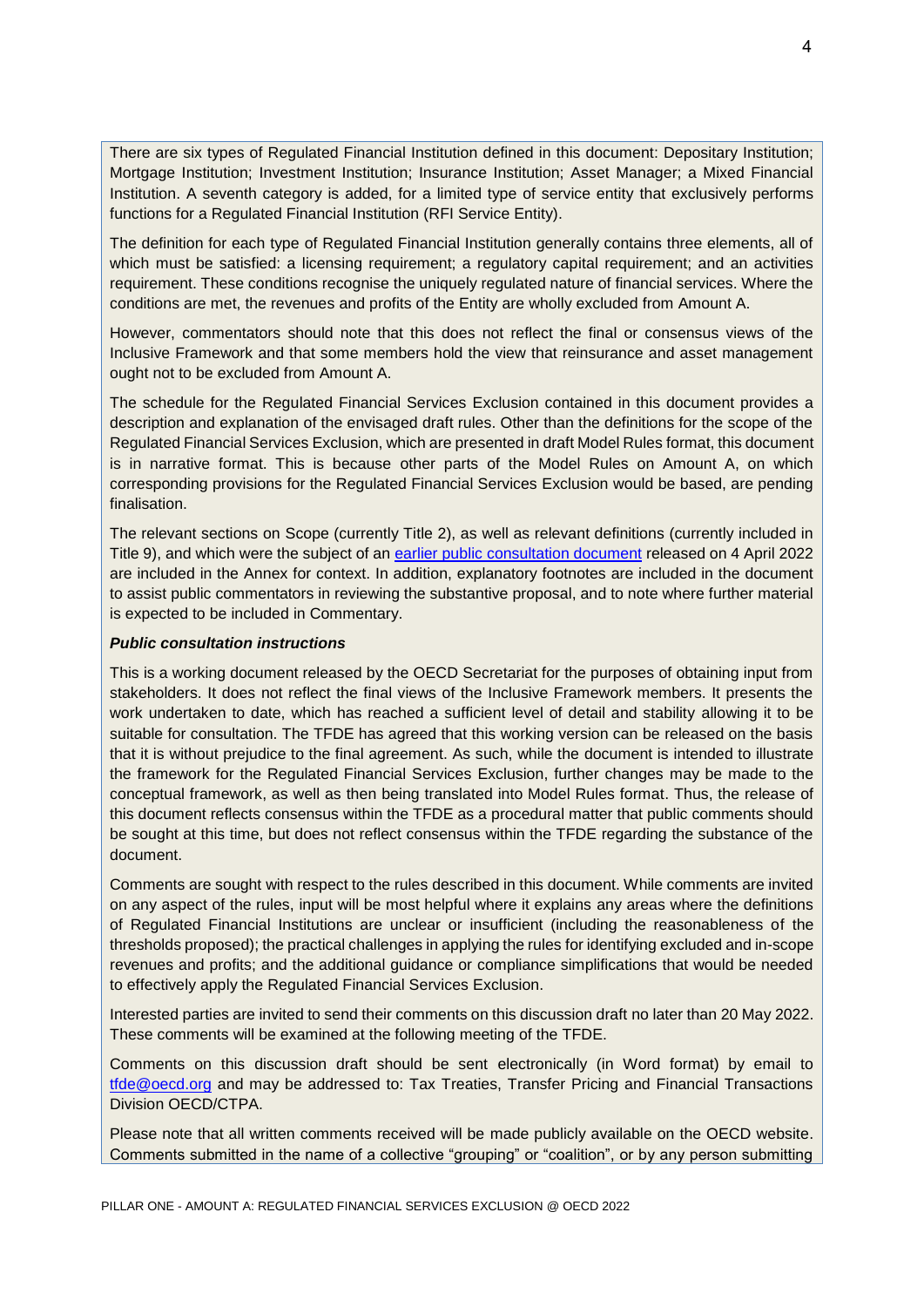comments on behalf of another person or group of persons, should identify all enterprises or individuals who are members of that collective group, or the person(s) on whose behalf the commentator(s) are acting.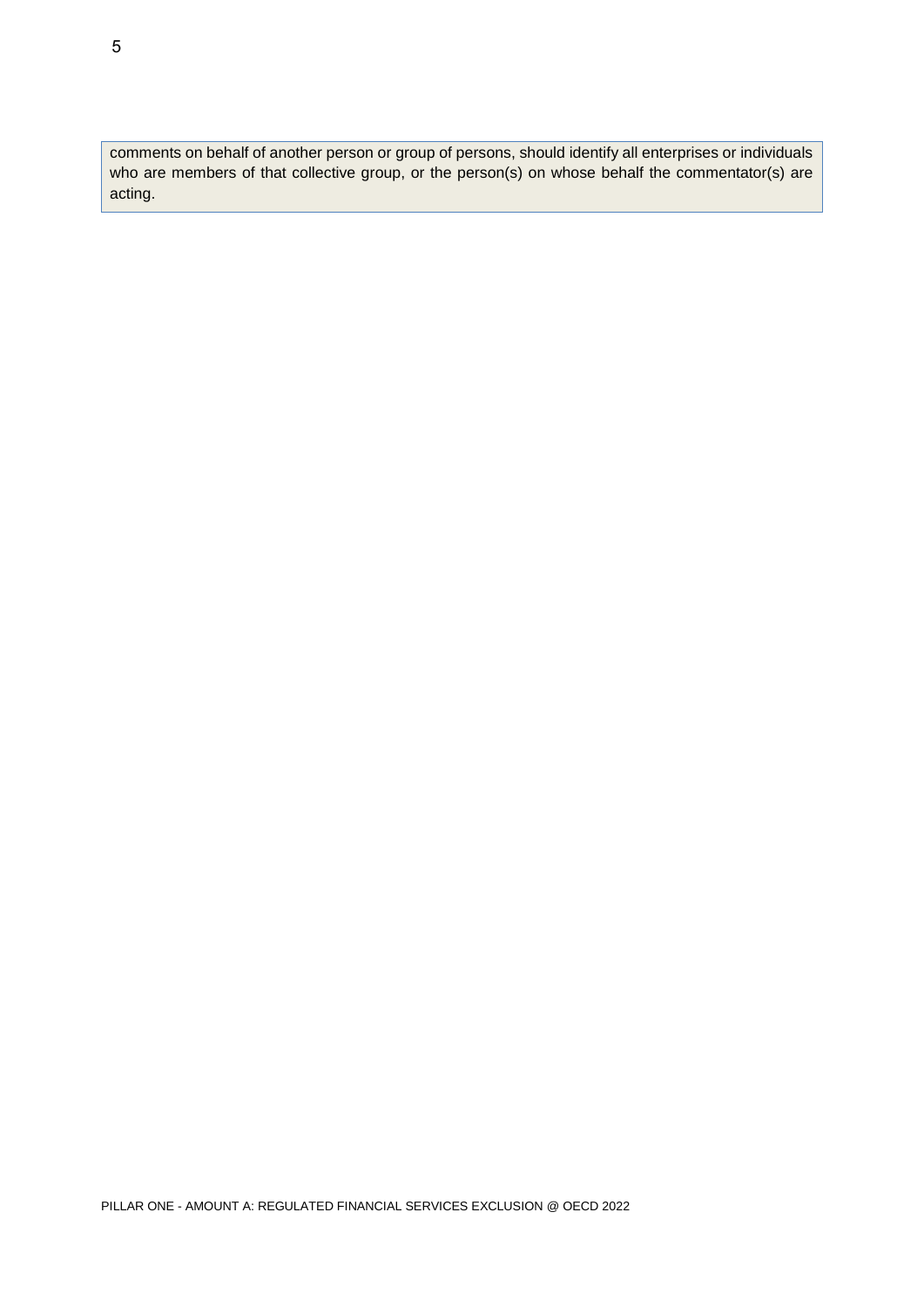# <span id="page-5-0"></span>**Schedule [G]: Regulated Financial Services Exclusion**

## **Overview**

1. The Regulated Financial Services Exclusion will exclude from the scope of Amount A the profits from Regulated Financial Institutions. This first section provides an overview of the seven steps that a Group that qualifies for the Regulated Financial Services Exclusion would follow to apply Amount A as a whole. For simplicity, these rules will be contained in a Schedule of the Model Rules, Schedule G. Steps 2 and 3 are specific to the Regulated Financial Services Exclusion, and it is these parts on which public comments are invited.

## *Application of the Regulated Financial Services Exclusion*

2. The Regulated Financial Services Exclusion would be applied taking the following steps:

3. *Step 1*: Apply the general scope rules. This is the first step which any Group will apply to assess whether it falls in scope of Amount A. This means that a Group will only be potentially in-scope of Amount A where either the Group on a consolidated basis (including activities covered by the exclusion), or a disclosed segment (where the exceptional segmentation rules apply), has more than EUR 20 billion of revenue<sup>1</sup> and a profit margin above 10%. In applying the general Amount A scope provisions, the Group would also need to take into account the effect of *the average test* and *the prior period test* (see public consultation document on these scope rules released on 4 April 2022 and relevant provisions of this document contained in the Annex). If the Group (and any disclosed segment, if applicable) does not meet both of these scope thresholds, it is not in scope of Amount A and need not continue. Only if the Group (or disclosed segment, where applicable) has more than EUR 20 billion of revenue, and a profit margin above 10% (including under the average test and prior period test) does it then continue to step 2.

4. *Step 2*: Re-determine whether the EUR 20 billion revenue threshold is met, by testing only the inscope (i.e. non-Regulated Financial Services) revenue. This means excluding the revenue from Regulated Financial Services at the level that the taxpayer is found to be in-scope under step 1 (i.e. either at the level of the Group or the level of a disclosed segment). If the remaining in-scope revenues are not above EUR 20 billion, the Group (or disclosed segment, where the exceptional segmentation rules apply) is not in scope. If it is above EUR 20 billion, continue to step 3.

<sup>&</sup>lt;sup>1</sup> As outlined in the Statement on a Two-Pillar Solution to Address the Tax Challenges Arising from the Digitalisation of the Economy the Amount A revenue threshold will be: "reduced to 10 billion euros, contingent on successful implementation including of tax certainty on Amount A, with the relevant review beginning 7 years after the agreement comes into force, and the review being completed in no more than one year." In this document, the EUR 20 billion threshold is used, without prejudice to this part of the Statement.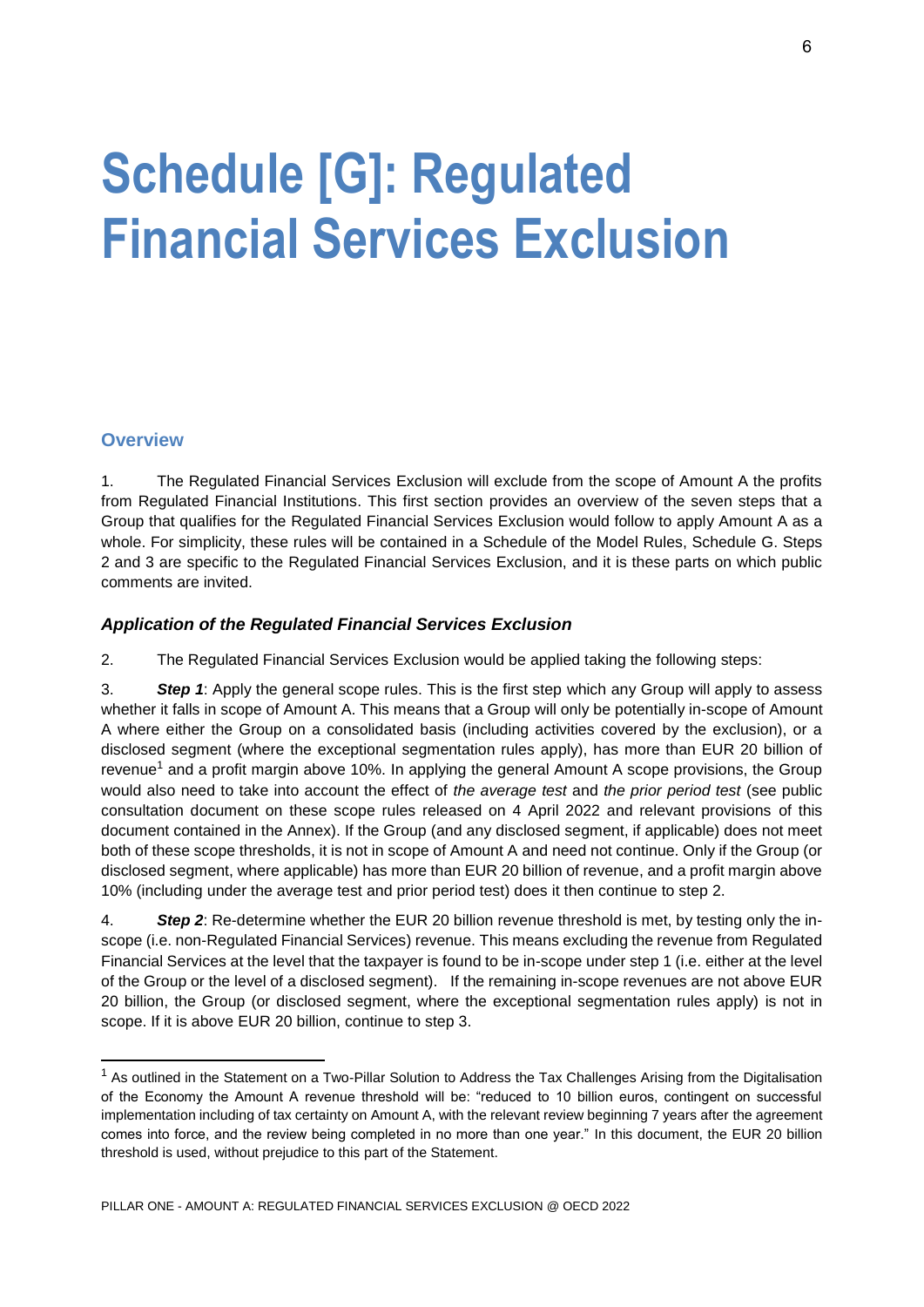5. *Step 3*: Re-determine whether the 10% profitability threshold is met, by isolating the Regulated Financial Services profits, and testing the profit margin of the remaining in-scope profits against in-scope revenues. Again, this exercise is undertaken by excluding the Regulated Financial Services at the level that the taxpayer is found to be in-scope under step 1 (i.e. either at the level of the Group or the level of a disclosed segment). If this profit margin is below 10%, the Group (or disclosed segment, where the exceptional segmentation rules apply) is out of scope. If it is above 10%, continue to step 4. Work is ongoing in considering how the application of the Regulated Financial Services Exclusion can be simplified, particularly for Groups that exceed the revenue threshold, but whose in-scope profit margin is consistently below the 10% profitability threshold.

6. *Step 4*: Apply the rules for nexus and revenue sourcing. The nexus threshold will only be met where the in-scope revenues sourced to a jurisdiction exceed the agreed nexus revenue threshold. Revenues covered by the Regulated Financial Services Exclusion shall not be taken into account for the purpose of applying the nexus test. The general Amount A revenue sourcing rules will apply to the in-scope revenue of a Group (or disclosed segment) that is not covered by the Regulated Financial Services Exclusion.

7. *Step 5*: Apply the rules for the determination and allocation of taxable profit to a Jurisdiction for a Period.<sup>2</sup> This will be the same as the ordinary profit allocation formula that applies for Amount A. The profits that are covered by the Regulated Financial Services Exclusion will not be taken into account for the purposes of applying the Marketing and Distribution Profits Safe Harbour.

8. *Step 6*: The mechanism to eliminate double taxation will not result in the profits that are covered by the Regulated Financial Services Exclusion being used to eliminate double taxation arising from Amount A. These profits will be excluded from the mechanism to eliminate double taxation.

9. *Step 7*: File the necessary documentation for the purposes of administration and reporting. Documentation requirements will be set out in the relevant provisions on administration. The process for filing this documentation as part of the tax certainty process will be set out in the relevant provisions on tax certainty.

10. Steps 2 and 3, which are the operative provisions specific to the Regulated Financial Services Exclusion, are discussed in further detail below.

# **Step 2: Identify Regulated Financial Services Activities and apply the Revenue Threshold to in-scope revenue**

11. The revenue threshold for Amount A is designed to apply to consolidated group revenue, and it has been set at EUR 20 billion (as applied at Step 1). In exceptional circumstances, a disclosed segment may fall in-scope under step 1 (where the segment meets the revenue and profitability threshold, but the Group does not meet the latter). The purpose of Step 2 is to re-apply the revenue threshold at the level of the Group or disclosed segment (whichever fell in-scope under step 1), but only looking at the in-scope revenue.

12. This test is applied by taking the consolidated Group revenue figure,<sup>3</sup> and subtracting third party revenue derived from Regulated Financial Services. As defined in Title 9, Regulated Financial Services,

 $\overline{a}$ 

 $2$  The term Period is defined in the Model Rules. It means a reporting period with respect to which the Ultimate Parent Entity of a Group prepares Consolidated Financial Statements.

 $3$  Or the revenue of a disclosed segment, if the exceptional segmentation rules are the basis on which the Group met the scope threshold in Step 1.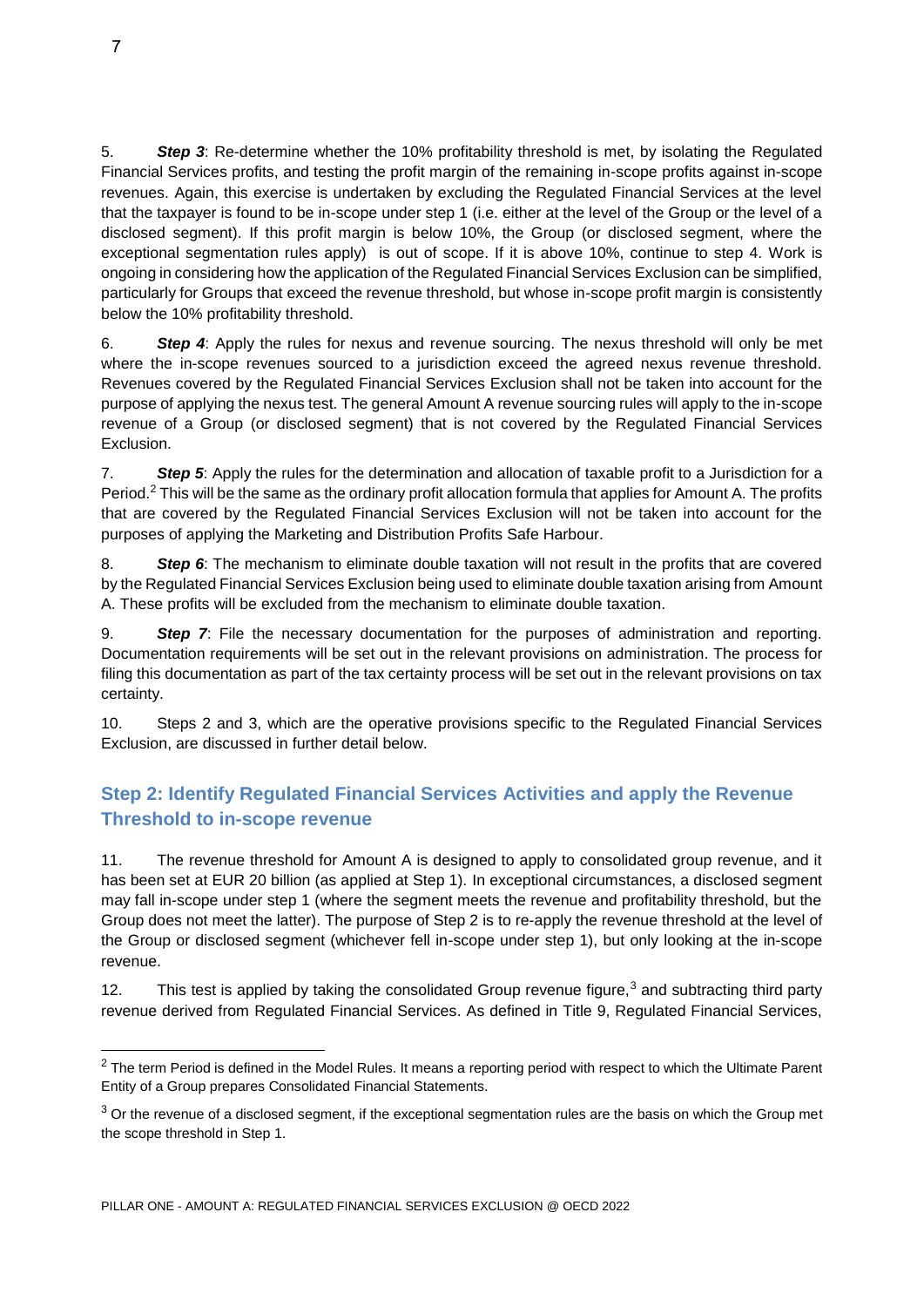means services carried out by a Regulated Financial Institution as defined in Schedule [G]. This means that the exclusion is operated on an Entity-by-Entity basis. An Entity that meets the definition of Regulated Financial Institution is wholly excluded from Amount A. An Entity that does not meet that definition is wholly included in Amount A. An Entity, for the purposes of Amount A, includes any branches, whether or not there is a permanent establishment under domestic law and the applicable tax treaty, and the Entity is tested as a whole. $4$ 

13. This test is applied as follows. The taxpayer identifies the Regulated Financial Institutions that meet the definitions below. Only the revenue of the remaining entities in the Group is tested to determine whether it exceeds EUR 20 billion. This is done by adding the third party revenues of each non-excluded Entity.

14. However, as a matter of practice to reduce the compliance burden of administering step 2, a taxpayer may apply this test in a simplified manner, in two ways.

- The taxpayer could identify its largest Regulated Financial Institutions, and subtract the total third party revenues of such entities from the consolidated revenue figure (or the revenues at the level of the disclosed segment, if relevant). It does not need to identify and remove every Regulated Financial Institution; it would be sufficient to remove the revenue of Regulated Financial Institutions to the extent that the remaining revenue is below EUR 20 billion. In other words, the taxpayer is not required to apply the exclusion to the fullest extent, but only insofar as it is necessary to establish that the remaining revenue does not exceed EUR 20 billion and therefore the Group or disclosed is not in scope.
- An additional simplification, which a taxpayer could apply as an alternative to subtracting third party revenues from the consolidated revenues (or disclosed segment revenues), is testing whether the revenues of the remaining in-scope Entities exceed EUR 20 billion by adding the total revenues of all such Entities. This would mean the taxpayer does not need to further subtract the intra-group revenue. This is a practical approach which means the taxpayer will over-include revenue for this test. If the total such revenues of in-scope Entities are still below EUR 20 billion, then the Group (or disclosed segment) is not in scope, even though it has not applied the benefit of the excluded revenue test to the fullest extent that it was entitled to.

15. It is anticipated that this part of the test will be relevant for most, if not all, financial services Groups, which are likely to have limited amounts of third party revenue earned outside the Regulated Financial Institutions. As such it is intended to provide a filtering function using a rule that is relatively easy to apply and document, and to be reviewed by tax administrations.

16. The test would use the following definitions:

### *Title 9 – Definitions*

 $\overline{a}$ 

17. "Revenues" of a Group for a Period means the Total Revenues of the Group for the Period after the exclusion of revenues derived from Extractive Activities and Regulated Financial Services.

<sup>&</sup>lt;sup>4</sup> The term "Entity" is defined in the Model Rules. "Entity" means any legal person (other than a natural person) or an arrangement, including but not limited to a partnership or trust, that prepares, or is required to prepare, separate financial accounts.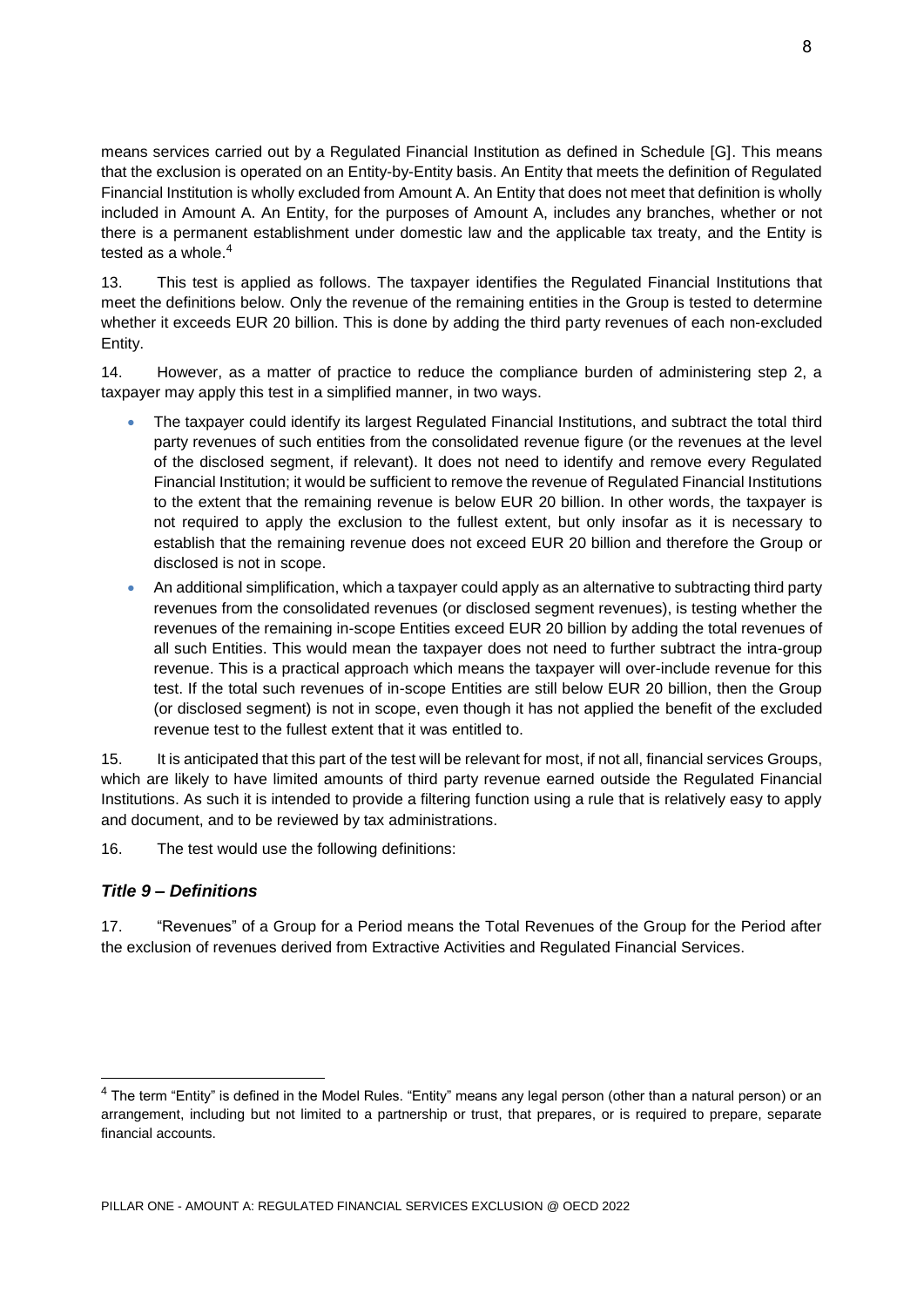18. "Regulated Financial Services" means services carried out by a Regulated Financial Institution as defined in Schedule [G]. 5

#### *Schedule G – Regulated Financial Services Exclusion*

19. "Regulated Financial Institution" means a Depositary Institution; Mortgage Institution; Investment Institution; Insurance Institution; Asset Manager; a Mixed Financial Institution; and an RFI Service Entity.<sup>6</sup>

- 20. "Depositary Institution" means a Group  $Entity$ .<sup>7</sup>
	- a. That is licensed to carry on the activity listed in paragraph (c) as a bank under the laws or regulations of the jurisdiction in which the Group Entity does that business<sup>8</sup> or, in the case of a Group Entity that does such business in a European Economic Area (EEA) Member State, is licensed by a competent authority to carry on such business in an EEA Member State; and

The test for regulation applies at an Entity level, meaning that the effect of the regulation is that it either requires a separate, appropriately capitalised entity to be established for operating within a market, or it requires local branches of foreign entities to be able to call on sufficient capital of the entity or capital held in the local branch. In other words, the rules do not require that the entity is subject to capital adequacy requirements in each branch location, but instead require that the entity (as a whole) is subject to regulation by the home state regulator.

 $6$  As noted in the Background, commentators should note that this does not reflect the final or consensus views of the Inclusive Framework and that some members hold the view that reinsurance and asset management ought not to be excluded from Amount A.

<sup>5</sup> The Commentary would explain that the term "Regulated" is specific to financial services, rather than a general concept that there is government oversight or consumer protection (which applies to a range of other sectors). It focusses on prudential requirements based on capital adequacy.

The elements of the definitions concerning regulation for the purposes of the exclusion from Amount A are intentionally high level and principles-based. It recognises that there are broadly accepted international approaches to capital adequacy requirements, in the case of banking in particular, that can serve as a common framework for the exclusion. A similar basic principle is drawn upon in defining the "regulated" requirement in respect of each Regulated Financial Institution, which recognise that the determination of the amount of capital required to be held must take into account the risks taken on and presented by the Entity. At the same time, the requirement does not require a technical examination of every domestic regulatory regime, recognising that domestic regulators may adopt different approaches at a granular level to prescribing capital adequacy requirements, to take account of the varied levels of complexity and risks posed by financial services businesses in different national contexts. This also recognises that it would in any event not be feasible for the Inclusive Framework to define, or the tax certainty panel to verify, whether the particular type and quality of regulation imposed by a local regulator is in line with these international approaches. That is the mandate and area of competence of other bodies, such as the Basel Committee on Banking Supervision.

 $7$  The term Group Entity means any Entity, other than an Excluded Entity, whose assets, liabilities, income, expenses and cash flows are, or would be, included in the Consolidated Financial Statements of a UPE. This term is used to ensure that it does not include an Excluded Entity (which is defined as a Governmental Entity, an International Organisation, a Non-profit Organisation, a Pension Fund, an Investment Fund or a Real Estate Investment Vehicle). This means that the definition of Excluded Entity is applied in priority to the exclusion for Regulated Financial Services.

 $8$  The Commentary would explain that this licensing requirement is tested looking at the operations in the local jurisdiction, and may need to be tested at branch rather than Entity level. The reference to being licensed to carry on business under the laws or regulations of the jurisdiction in which the Group Entity does that business also includes cases where that laws or regulations of that Jurisdiction provide for the recognition of the licensing decision of another Jurisdiction, for example, under equivalence regimes. This Commentary also applies to the same licensing test as applies under sub-paragraph (a) of the other definitions of Regulated Financial Institution.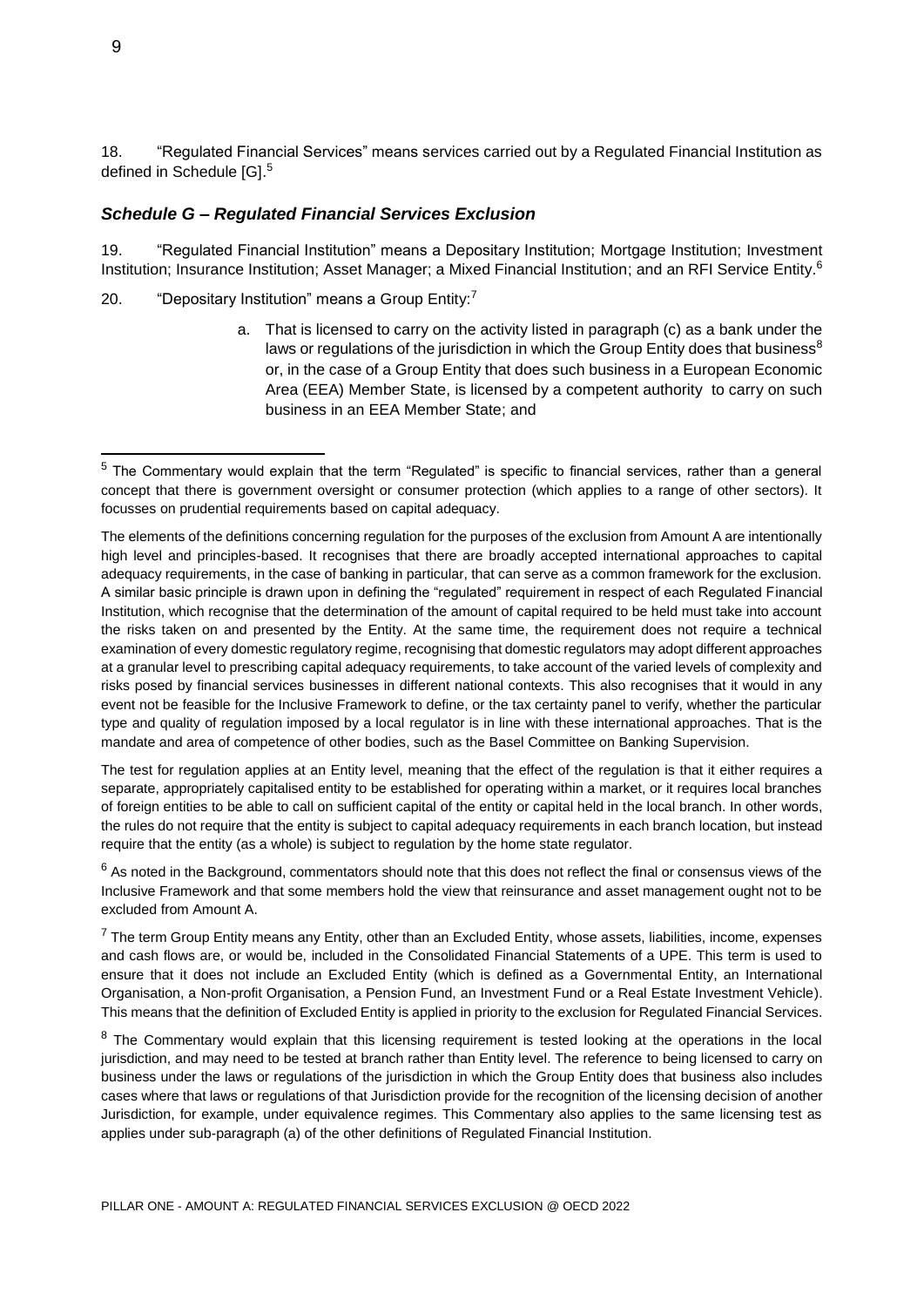- c. That accepts Deposits in the ordinary course of a banking or similar business; 9 and
- d. For which at least [20] percent of the liabilities of the Entity consist of Deposits, as at the balance sheet date for the Period

but does not include a Group Entity a substantial portion of whose business is to accept or manage funds from, and provide associated services to, Group Entities of the same Group that are not Regulated Financial Institutions. 10

- 21. "Mortgage Institution" means a Group Entity:
	- a. That is licensed to carry on the activities listed in paragraph (c) under the laws or regulations of the jurisdiction in which the Group Entity does that business or, in the case of a Group Entity that does such business in a European Economic Area (EEA) Member State, is licensed by a competent authority to carry on such business in an EEA Member State; and
	- b. That is subject to capital adequacy requirements that reflect the Core Principles for Effective Banking Supervision as provided by the Basel Committee on Banking Supervision; and

- c) issues letters of credit and negotiates drafts drawn thereunder;
- d) provides trust or fiduciary services;

 $9$  The Commentary would explain that an Entity is considered to be engaged in a "banking or similar business" if, in the ordinary course of its business with customers, the Entity accepts Deposits and regularly engages in one or more of the following activities:

a) makes personal, mortgage, industrial, or other loans or provides other extensions of credit;

b) purchases, sells, discounts, or negotiates accounts receivable, instalment obligations, notes, drafts, checks, bills of exchange, acceptances, or other evidences of indebtedness;

e) finances foreign exchange transactions;

f) enters into, purchases, or disposes of finance leases or leased assets.

An Entity is not considered to be engaged in a banking or similar business if the Entity solely accepts deposits from persons as a collateral or security pursuant to a sale or lease of property or pursuant to a similar financing arrangement between such Entity and the person holding the deposit with the Entity.

 $10$  The Commentary would explain that the effect of this sub-paragraph is to ensure that Entities such as group treasury centres do not qualify for the Regulated Financial Service exclusion. In this context, a "substantial portion" means that total gross income attributable to the holding of funds from Group Entities in the same Group and associated services (such as managing liquidity, foreign exchange risk, intra-group payment processes, financial governance and risk management, and related analytics) equals or exceeds [50] per cent of the Group Entity's total gross income during the Period. However, it does not prevent the exclusion from applying where an Entity otherwise meets the definition and provides the activities listed in paragraph (c) to other Regulated Financial Institutions in the same Group.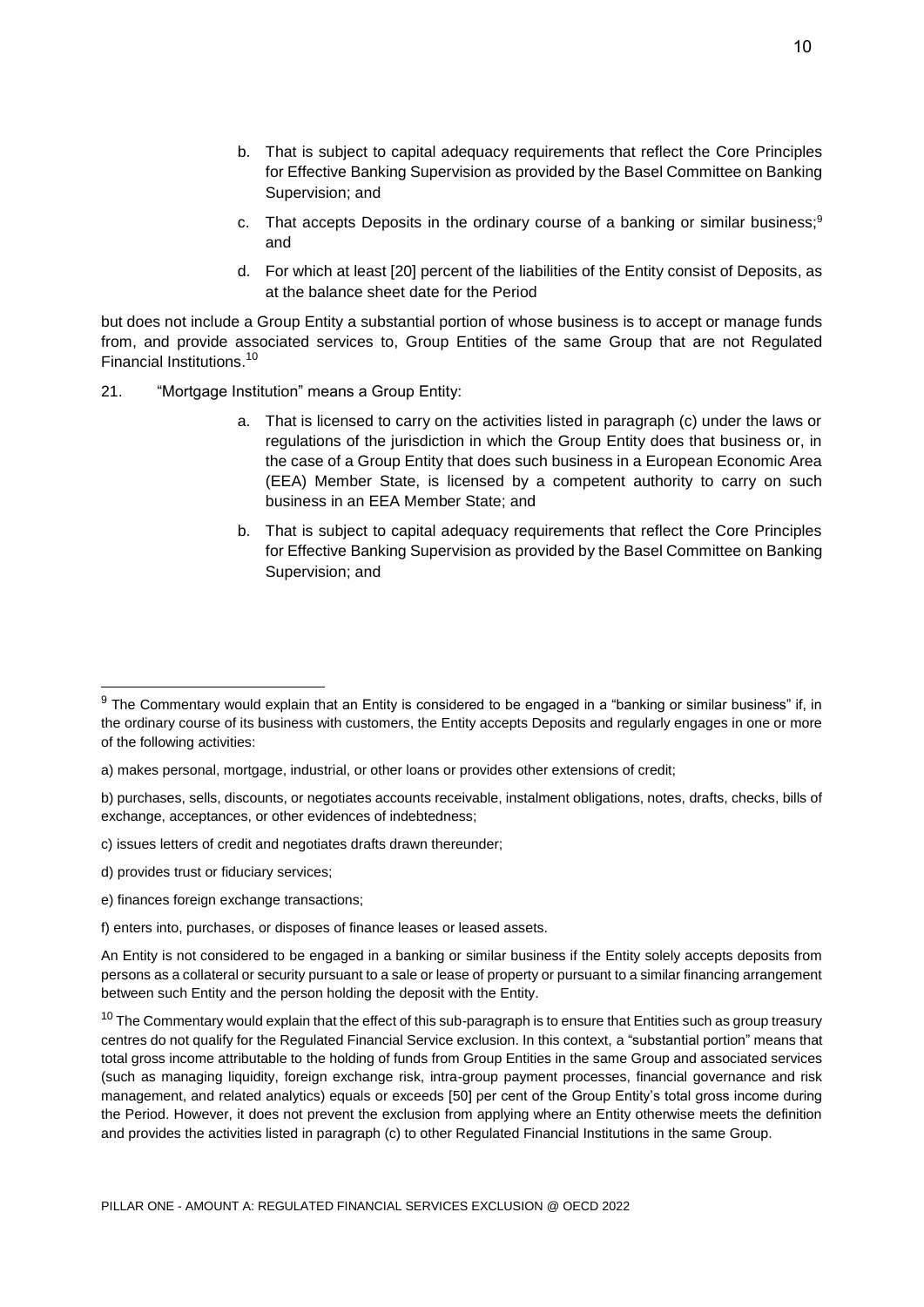- c. That accepts repayable funds<sup>11</sup> from the public for the purpose of granting credits for its own account in the ordinary course of a banking or similar business<sup>12</sup> provided the credits are granted directly to individuals for the purchase of real estate (or refinancing of such prior credits) and it receives security for the repayment of those credits in the form of mortgages and
- d. For which the total gross income<sup>13</sup> attributable to the granting of such credits equals or exceeds [75] per cent of the Group Entity's total gross income during the Period

but does not include a Group Entity a substantial portion of whose business is to provide credits to Group Entities of the same Group that are not Regulated Financial Institutions, or to provide credit for the purchase of the Covered Group's own goods. 14

- 22. "Investment Institution" means a Group Entity:<sup>15</sup>
	- a. That is licensed to carry on the activities listed in paragraph (c) as a business under the laws or regulations of the jurisdiction in which the Group Entity does that business or, in the case of a Group Entity that does such business in an EEA Member State, is licensed by a competent authority to carry on such business in an EEA Member State; and
	- b. That is subject to capital adequacy requirements that reflect the Core Principles for Effective Banking Supervision as provided by the Basel Committee on Banking Supervision or Objectives and Principles of Securities Regulation as adopted by the International Organisation of Securities Commissions (IOSCO) and the related implementing methodology; and
	- c. For which the total gross income attributable to one or more of the following activities equals or exceeds [75] per cent of the Group Entity's total gross income during the Period:

<sup>12</sup> See footnote 9.

 $11$  The Commentary would explain that the term "repayable funds" means funds that are the subject of a contractual agreement to repay the funds, and includes bonds and other comparable securities such as negotiable certificates of deposits, provided that these are continually issued by the credit institution (and not as a one-off or occasional form of capital-raising). The phrase "from the public" means from any persons other than the Mortgage Institution or Group Entities in the same Group. It would also explain that this condition (c) requires that the Entity both accept such repayable funds as well as, and specifically for the purpose of, providing mortgages for its own account.

<sup>&</sup>lt;sup>13</sup> The Commentary would explain that the term gross income means the same as revenue; but the term gross revenue is used to avoid confusion with the defined term "Revenue" in Amount A, which broadly means total revenue minus excluded revenue, and which would create a circular meaning in this contexts of defining the exclusion. Also used in the definition of Investment Institution, Insurance Institution and Asset Manager.

<sup>&</sup>lt;sup>14</sup> The Commentary would explain that that the effect of this sub-paragraph is to ensure that Entities such as group treasury centres do not qualify for the Regulated Financial Service exclusion, nor do entities that are providing loans for the purchase of the group's own goods. In this context, a "substantial portion" means that total gross income attributable to the holding of funds from, and provision of credit to, Group Entities in the same Group equals or exceeds [50] per cent of the Group Entity's total gross income during the Period. However, it does not prevent the exclusion from applying where an Entity otherwise meets the definition and provides the activities listed in paragraph (c) to other Regulated Financial Institutions in the same Group.

<sup>&</sup>lt;sup>15</sup> The Commentary would explain that this is a generic term, intended to capture what may be called a custodial institution, investment bank, investment firm, or broker / dealer.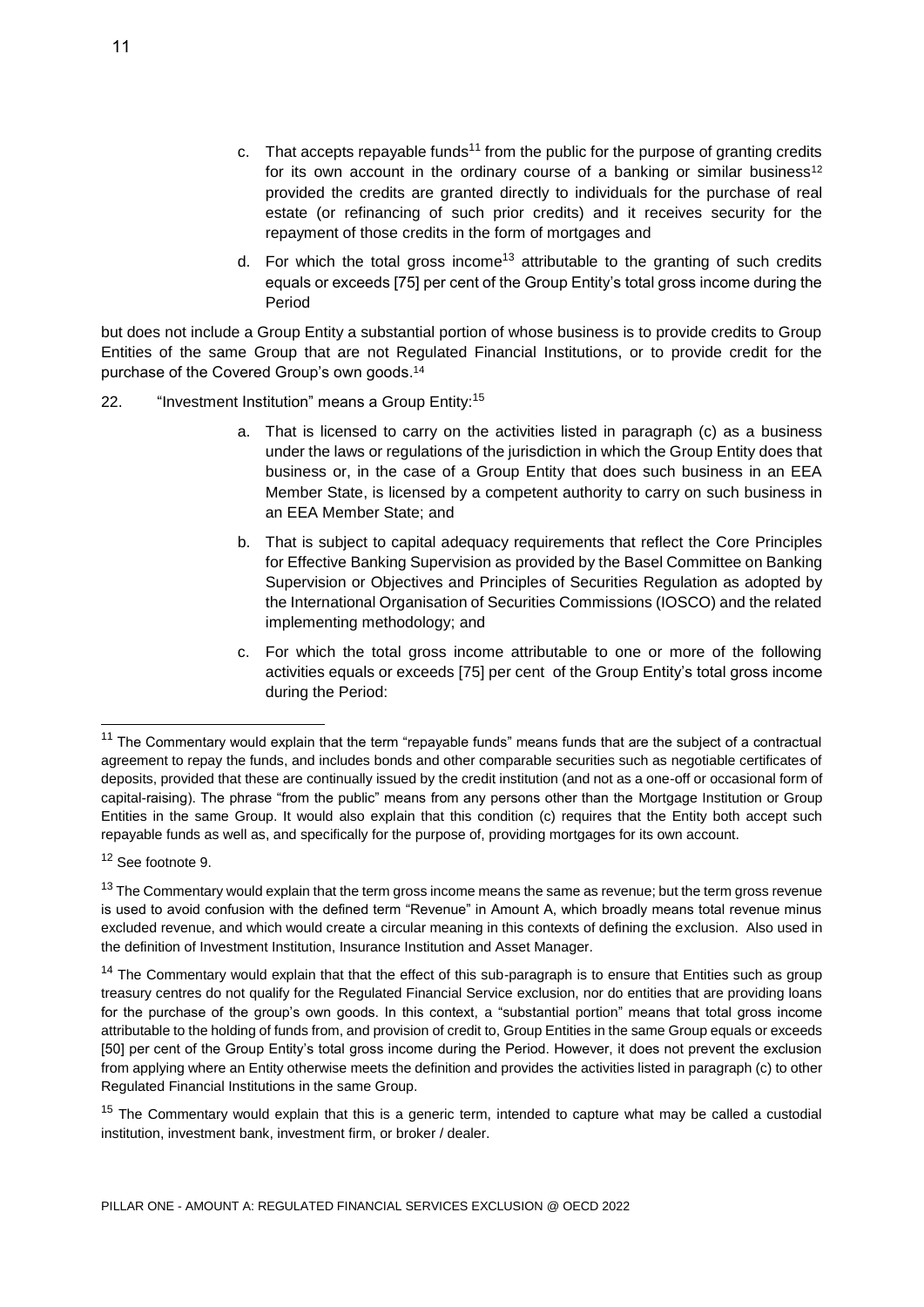- i. dealing, broking or trading in Financial Assets for own account or for account of customers; and / or
- ii. holding securities in inventory; and / or
- iii. hedging customer transactions; and / or
- iv. participating in underwriting, mergers and acquisitions, syndication, securitisation and securities issues and providing financial services related to such activities;<sup>16</sup> and / or
- v. holding, transferring, controlling, administering or distributing Financial Assets for the account of other persons;

but does not include a Group Entity a substantial portion of whose business is to manage investments of Group Entities of the same Group that are not Regulated Financial Institutions.<sup>17</sup>

23. "Insurance Institution" means a Group Entity:

- a. That is licensed to carry on the activities listed in paragraph (c) as a business under the laws or regulations of the jurisdiction in which the Group Entity does that business or, in the case of a Group Entity that does such business in an EEA Member State, is licensed by a competent authority to carry on such business in an EEA Member State; and
- b. That is subject to solvency standards incorporating a risk-based capital measure; and
- c. The gross income of which arising from Insurance Contracts and Annuity Contracts (including investment income from assets associated with such contracts) for the Period exceeds [75] per cent of total gross income for such Period; or the aggregate value of the assets held to manage risk associated with Insurance Contracts and Annuity Contracts exceeds [75] per cent of total assets as at the balance sheet data for the Period;

but does not include a Group Entity a substantial portion of whose insurance business is to provide Insurance Contracts to Group Entities of the same Group or to reinsure policies covering risks of Group Entities of the same Group, that are not Regulated Financial Institutions.<sup>18</sup>

 $16$  The Commentary would explain that this includes: granting credits or loans to an investor to allow them to carry out a transaction in one or more financial instruments where the firm granting the credit or loan is involved in the transaction; advice to undertakings on capital structure, industrial strategy and related matters; advice and services relating to mergers, restructuring, the purchase or disposal of undertakings; investment research and financial analysis or other forms of general recommendation relating to transactions in financial instruments; and services related to underwriting.

<sup>&</sup>lt;sup>17</sup> The Commentary would explain that that the effect of this sub-paragraph is to ensure that Entities such as group treasury centres do not qualify for the Regulated Financial Service exclusion. In this context, a "substantial portion" means that total gross income attributable to providing investment services to Group Entities in the same Group equals or exceeds [50] per cent of the Group Entity's total gross income during the Period. However, it does not prevent the exclusion from applying where an Entity otherwise meets the definition and provides the activities listed in paragraph (c) to other Regulated Financial Institutions in the same Group.

 $18$  The Commentary would explain that that the effect of this sub-paragraph is to ensure that Entities such as captive insurers do not qualify for the Regulated Financial Service exclusion. In this context, a "substantial portion" means that total gross income attributable to the Insurance Contracts and Annuity Contracts written, or the aggregate value of the assets held to manage risk associated with Insurance Contracts and Annuity Contracts written, for Group Entities in the same Group equals or exceeds [50] per cent of the Group Entity's total gross income during the Period. However,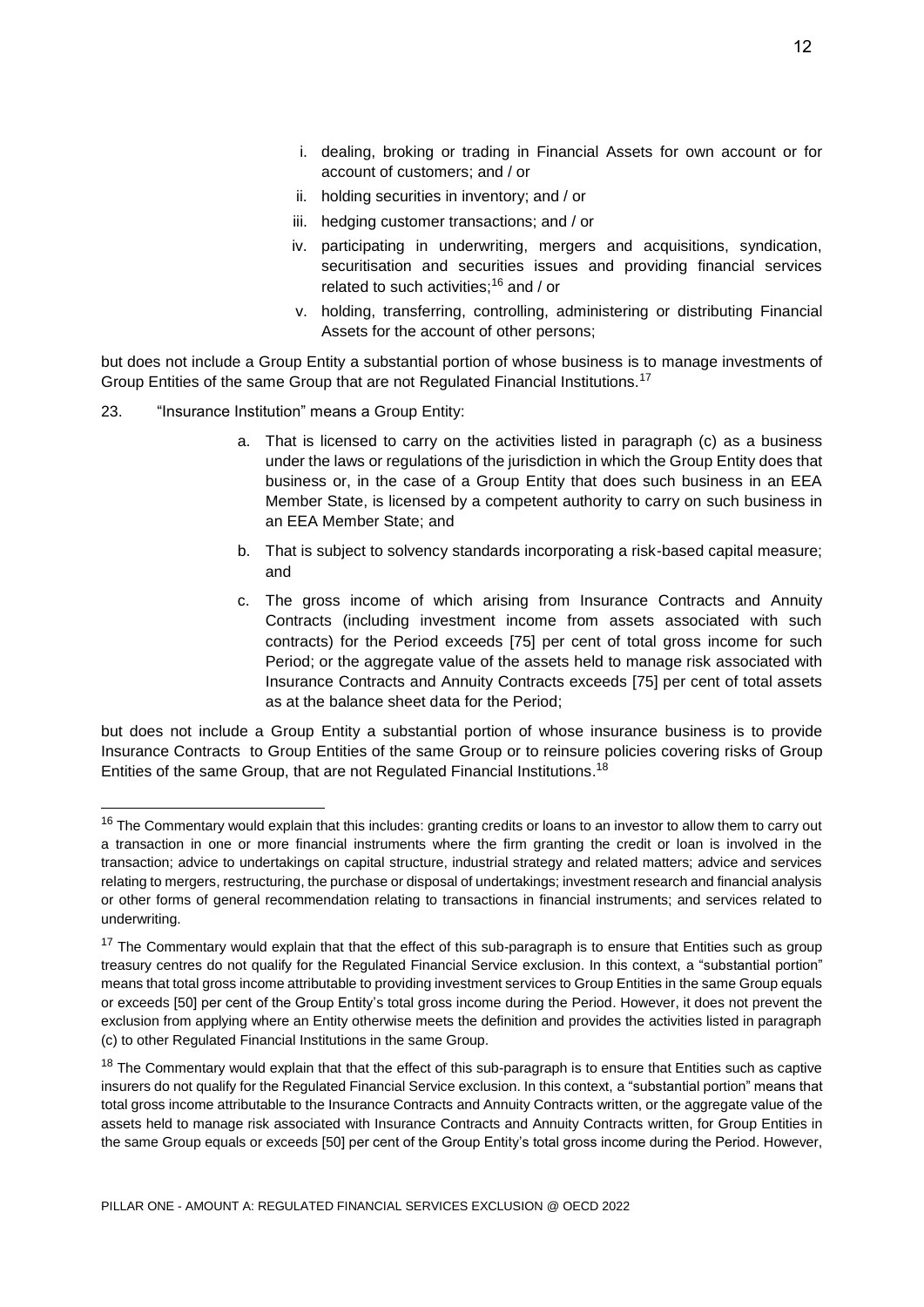- 24. "Asset Manager" means a Group Entity:
	- a. That is licensed to carry on the activities listed in paragraph (c) as a business under the law or regulations of the jurisdiction in which the Group Entity does that business, or in the case of a Group Entity that does such business in an EEA Member State, is licensed by a competent authority to carry on such business in an EEA Member State; and
	- b. That is subject to capital adequacy requirements incorporating a risk-based measure:<sup>19</sup>
	- c. For which the total gross income attributable to one or more of the following activities equals or exceeds [75] per cent of the Group Entity's total gross income during the Period: investing in, administering, managing or distributing interests in, an Investment Fund or Real Estate Investment Vehicle, Financial Assets, or money for or on behalf of other persons; 20

but does not include a Group Entity a substantial portion of whose business is to manage investments of Group Entities of the same Group that are not Regulated Financial Institutions.<sup>21</sup>

- 25. "Mixed Financial Institution" means a Group Entity:
	- a. That is licensed to carry on business as described in paragraph (a) of any of the definitions of Depositary Institution, Investment Institution, Insurance Institution, or Asset Manager; and
	- b. That is subject to requirements to hold a minimum level of capital as described in paragraph (b) of that definition; and
	- c. For which the total gross income attributable to any of the activities described in paragraph (c) of the definitions of Investment Institution, Insurance Institution, or

it does not prevent the exclusion from applying where an Entity otherwise meets the definition and provides the activities listed in paragraph (c) to other Regulated Financial Institutions in the same Group.

<sup>&</sup>lt;sup>19</sup> The Commentary would explain that this requires that the determination of the amount of capital to be held takes into account an entity's risks. The risks that could be considered in this assessment include assets under management, size, liabilities, execution volumes, credit risk, market risk, or operational risk. This requirement would therefore not be met in Jurisdictions that impose a fixed minimum amount of capital for all firms, without any variation according to the facts and circumstances of individual entities.

<sup>&</sup>lt;sup>20</sup> The Commentary would explain that the assets listed in this paragraph are intended to be expansive, and include traditional portfolio investments such as those held by collective investment vehicles, as well as alternative asset classes such as infrastructure or controlling interests in other companies. This is achieved by the reference to Investment Fund or Real Estate Investment Vehicle, which are defined broadly under the Model Rules. The reference to "for or on behalf of other persons" means that it includes both the management of investments for an investor, as well as the management of investments for a third party, such as the management of segregated accounts or pension plans on behalf of clients.

<sup>&</sup>lt;sup>21</sup> The Commentary would explain that that the effect of this sub-paragraph is to ensure that Entities such as group treasury centres do not qualify for the Regulated Financial Service exclusion. In this context, a "substantial portion" means that total gross income attributable to providing investment services to Group Entities in the same Group equals or exceeds [50] per cent of the Group Entity's total gross income during the Period. However, it does not prevent the exclusion from applying where an Entity otherwise meets the definition and provides the activities listed in paragraph (c) to other Regulated Financial Institutions in the same Group.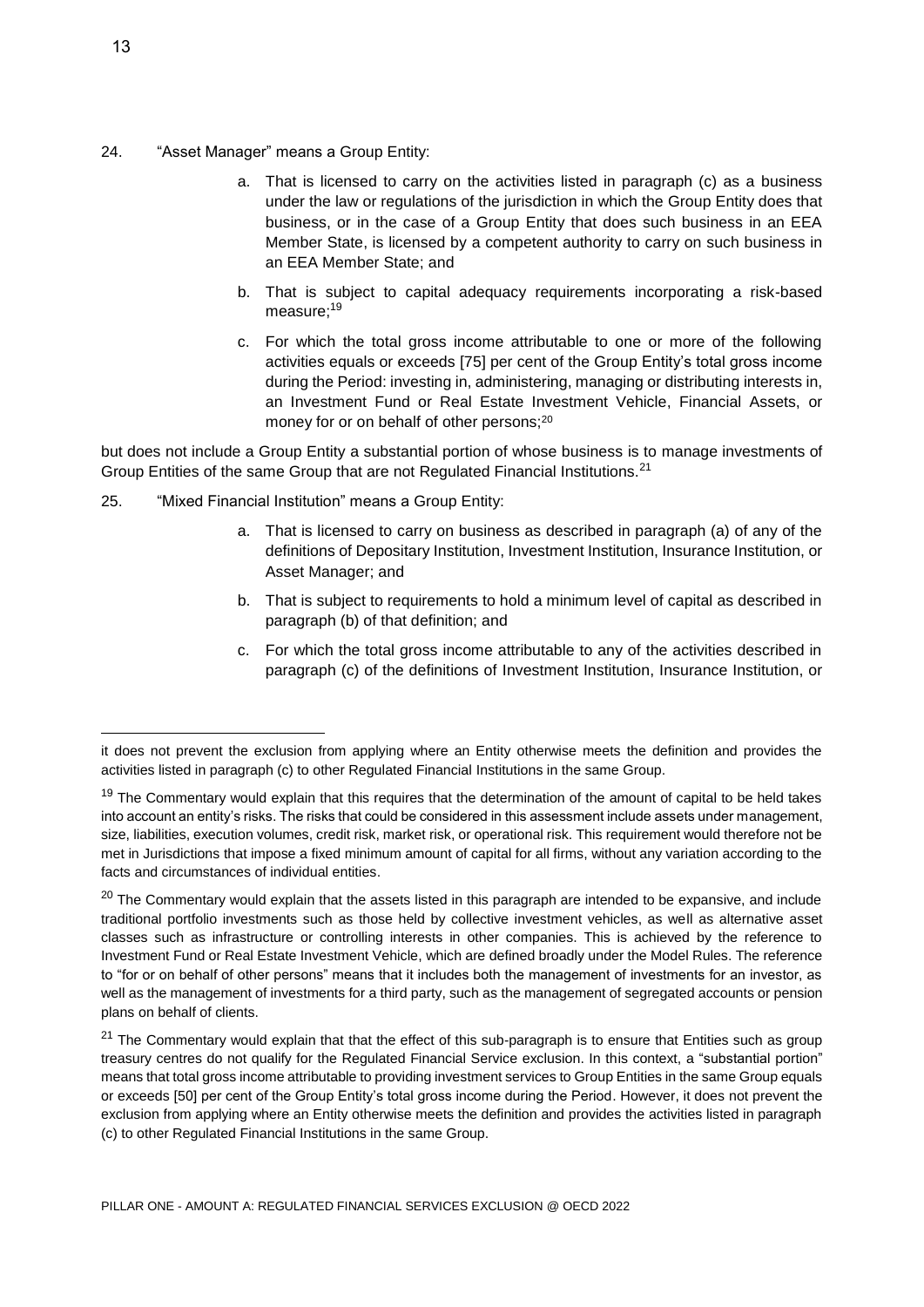Asset Manager equals or exceeds [75] per cent of the Group Entity's total gross income during the Period;

but does not include a Group Entity a substantial portion of whose business is to perform such activities for Group Entities of the same Group that are not Regulated Financial Institutions.<sup>22</sup>

- 26. "RFI Service Entity" means a Group Entity that:
	- a. is wholly owned (directly or indirectly) by a UPE of a Group that also wholly owns (directly or indirectly) another Regulated Financial Institution (other than an RFI Service Entity) that is a Group Entity of the same Group; and
	- b. performs services exclusively for the benefit of one or more other Regulated Financial Institutions (other than an RFI Service Entity) that is a Group Entity of the same Group; and
	- c. those services are necessary to the carrying out of the activities of such Regulated Financial Institution. 23

27. "Deposit" means funds which are required to be repaid on demand or at the time agreed under the applicable legal and contractual conditions, with or without interest or a premium. It does not include bonds. It does not include down-payments made by customers as part-payment of the purchase of a good; funds where the principal is not repayable at par or the principal is only repayable at par under a particular guarantee or agreement provided by the financial institution or a third party; payment made by way of security for the performance of a contract or in respect of loss; or payments made by customers in connection with money transfer services.

28. "Financial Assets" includes:

- a money market instrument,
- a security (for example, a share of stock in a corporation; partnership or beneficial ownership interest in a widely held or publicly traded partnership or trust; note, bond, debenture, or other debt instrument),
- a commodity.

- foreign exchange,
- a swap (for example, interest rate swaps, currency swaps, basis swaps, interest rate caps, interest rate floors, commodity swaps, equity swaps, equity index swaps, and similar agreements),

<sup>&</sup>lt;sup>22</sup> The Commentary would explain that that the effect of this sub-paragraph is to ensure that Entities such as group treasury centres or captive insurers do not qualify for the Regulated Financial Service exclusion. In this context, a "substantial portion" means that total gross income attributable to providing the relevant services referred to in paragraph (c) to Group Entities in the same Group equals or exceeds [50] per cent of the Group Entity's total gross income during the Period. However, it does not prevent the exclusion from applying where an Entity otherwise meets the definition and provides the activities listed in paragraph (c) to other Regulated Financial Institutions in the same Group.

<sup>&</sup>lt;sup>23</sup> The Commentary would give examples of services that are necessary to the carrying out of the activities of the other Regulated Financial Institutions. This is a narrow category, focussing on administrative services that would typically be remunerated on a cost-plus basis, such as providing payroll functions for employees that perform services solely for the Regulated Financial Institution, holding real estate that is invested in or used by the Regulated Financial Institution as part of its business, and performing other back office and procurement functions for the sole benefit of the Regulated Financial Institution. It would not include the conduct of customer-facing activities, and nor would it cover activities that are not otherwise included in sub-paragraph (c) of the definitions of the other Regulated Financial Institutions above (for example, it would not cover the provision of fintech or payment processing services).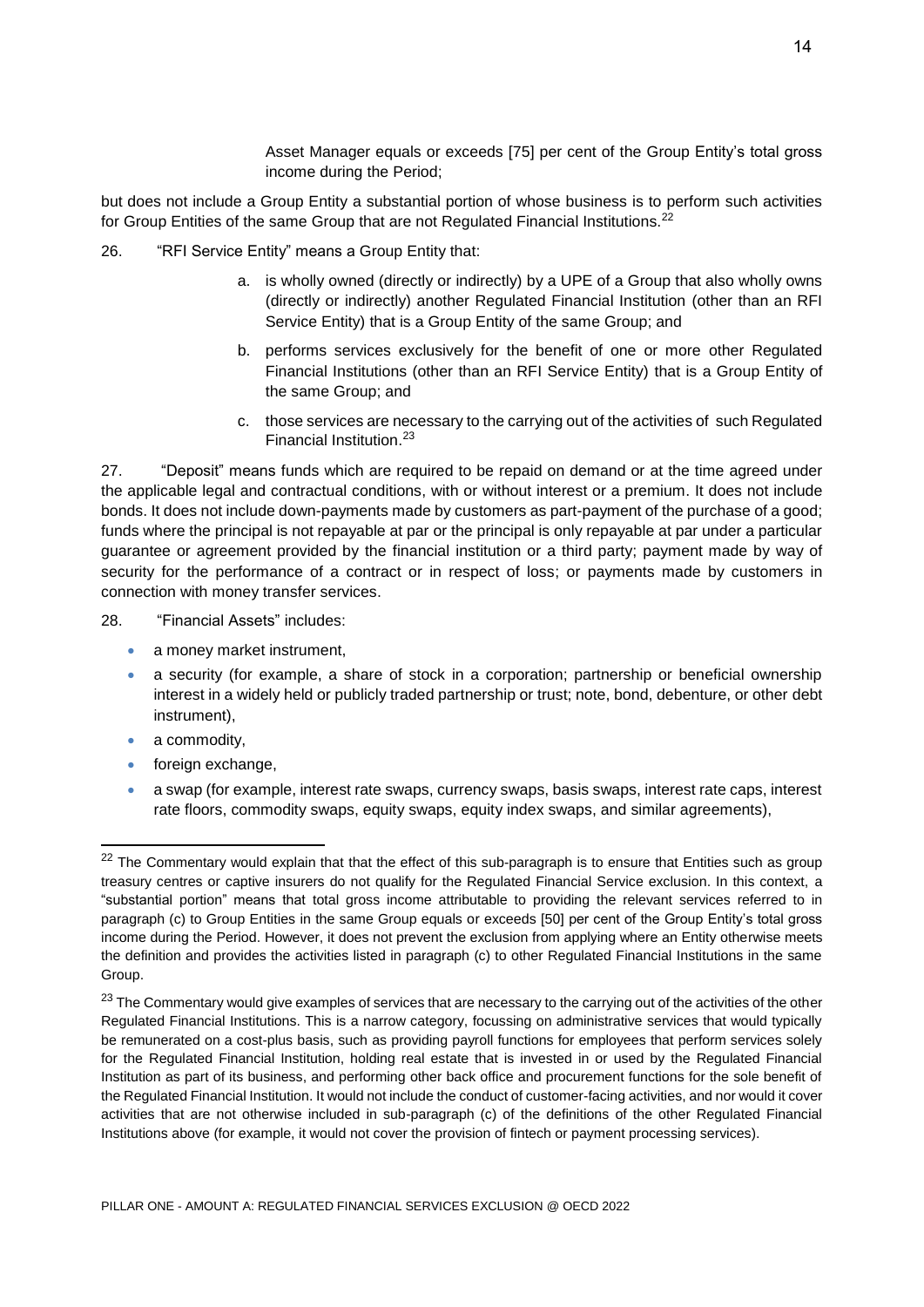- an Insurance Contract or Annuity Contract,
- interest rate, exchange and index instruments and derivatives,
- any interest (by way of a futures contract, forward contract, option, financial contract for difference or other derivative instrument) in a security, widely held or publicly traded partnership interest, commodity, swap, Insurance Contract, or Annuity Contract.
- However, the term "Financial Asset" does not include a non-debt, direct interest in real property; or a commodity that is a physical good, such as wheat. $^{24}$

29. "Insurance Contract" means a contract of insurance or reinsurance (other than an Annuity Contract) under which the issuer agrees to pay an amount upon the occurrence of a specified contingency involving mortality, morbidity, accident, liability, or property loss risk. It also includes a contract under which a participant agrees to contribute to a common fund providing for mutual financial benefits payable to the participants or their beneficiaries upon the occurrence of a specified contingency involving mortality, morbidity, accident, liability, or property loss risk.

30. "Annuity Contract" means a contract under which the issuer or operator agrees to make payments for a period of time determined in whole or in part by reference to the life expectancy of one or more individuals. The term also includes a contract that is considered to be an Annuity Contract in accordance with the law, regulation, or practice of the jurisdiction in which the contract was issued, and under which the issuer agrees to make payments for a term of years.

# **Step 3: Identifying excluded and in-scope profits**

31. Where a Group (or disclosed segment) meets the general scope provisions in Step 1, and also has more than EUR 20 billion of in-scope third party revenues after the application of Step 2, the taxpayer will need to identify the profits derived from Regulated Financial Services Activities and exclude these from Amount A. The next stage is to identify the remaining profits from in-scope activities to test whether these profits surpass the profitability threshold of 10%.

32. This is a more complex part of the Regulated Financial Services Exclusion. The step is necessary to accurately identify the profits and profitability of non-Regulated Financial Services Activities. The intention is to effectively treat the in-scope part of the Group (or disclosed segment) as a standalone business from the Regulated Financial Services part of the Group. Once the in-scope profits are identified, the profitability test is re-applied.

### *Identification of in-scope profits*

33. Similar to step 2, the calculation to exclude out of scope profits is performed on an Entity-by-Entity basis. This is necessary to be able to accurately apply the definitions, which turn on the presence of the relevant capital adequacy regulation.

34. The taxpayer must identify every in-scope Entity in the Group. This will involve identifying any inscope entities which were not already identified under step 2 (i.e. because the simplified approach was used to apply the revenue threshold).

<sup>&</sup>lt;sup>24</sup> The Commentary would explain that the exclusion of a commodity that is a physical good, such as wheat means that a Financial Asset does not include situations where physical delivery of the underlying commodity is taken. Futures contracts and derivatives relating to commodities are including in the meaning of Financial Asset.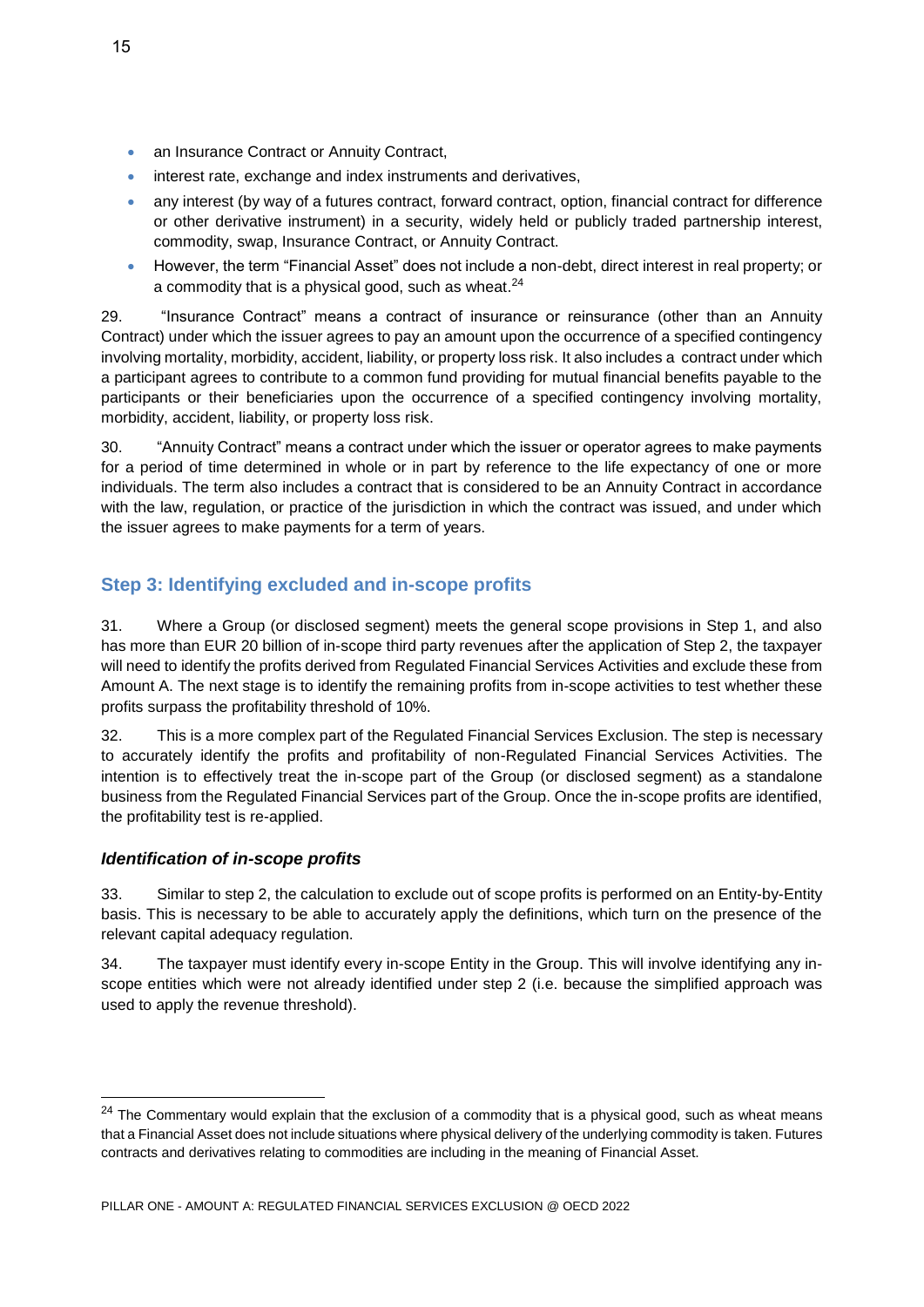35. The taxpayer would then combine the in-scope entities into one consolidated bespoke segment for Amount A purposes. Effectively, this is a notional and bespoke segment for Amount A purposes which includes the non-excluded revenues and profits of the Group or disclosed segment.

36. One way of performing this is a "top-down" approach, which is to undertake the following steps:

- First, exclude or "back-out" the third party revenues and third party costs of Regulated Financial Institutions from the consolidated group or disclosed segment financials.
- Second, include the related-party revenues or related-party costs arising at the level of nonexcluded entities (i.e. the bespoke segment) derived from transactions with the Regulated Financial Institutions (that were excluded under the previous bullet).

37. Another way of performing this is to use a "bottom-up" approach, which is to recombine the inscope entities into a consolidated bespoke segment. This would mean following the segment accounting and / or management accounting principles that would have applied had it decided to publish the entities that do not qualify as a Regulated Financial Institution as one combined disclosed operating segment. This means recognising third party transactions of the in-scope entities, and recognising transactions with the Regulated Financial Institutions in the same Group, but not including revenue earned and costs incurred in relation to transactions between the in-scope entities which are eliminated when preparing the bespoke segment.

38. Whichever approach is used, the principle is that the bespoke segment that is made up of the non-excluded entities of the Group or disclosed segment is treated as a separate and independent business from the Regulated Financial Institutions (meaning that revenue earned and costs incurred from transactions with such Entities is recognised (based on arms' length principles) rather than eliminated).

39. The Group would make the relevant tax base adjustments as agreed in the rules for calculating the tax base. The resulting Adjusted Profit Before Tax amount is used as the numerator in the profit margin calculation. The denominator is the in-scope revenue amount.

### *Reapplication of the profitability test*

40. The Group would then reapply the profitability test to the new combined consolidated bespoke segment. It would not be subject to Amount A where the profit margin of that bespoke segment is below 10%.

41. If after the reapplication of the threshold profitability test, the in-scope profit margin is above 10%, the average test and profitability test would apply to the bespoke in-scope segment consisting of in-scope entities. However, it is recognised that the bespoke segments would only be created for the purposes of Amount A, and further thought is being given as to how to apply the average test and profitability test in the first years of the application of Amount A.

42. Similarly, a Group would also calculate and carry forward losses relating to its disclosed operating segments / bespoke in-scope segment consisting of in-scope entities. The calculation of historic losses would be calculated in the same way as the calculation of profits described above, that is, in line with accounting principles; but again, recognising the particular challenge of applying these rules in the context of bespoke segments, further consideration is being given as to how to apply this rule.

43. If after the application of the averaging mechanism and losses to the in-scope segment / disclosed operated segment, the profit margin is above 10%, those remaining profits are in scope of Amount A.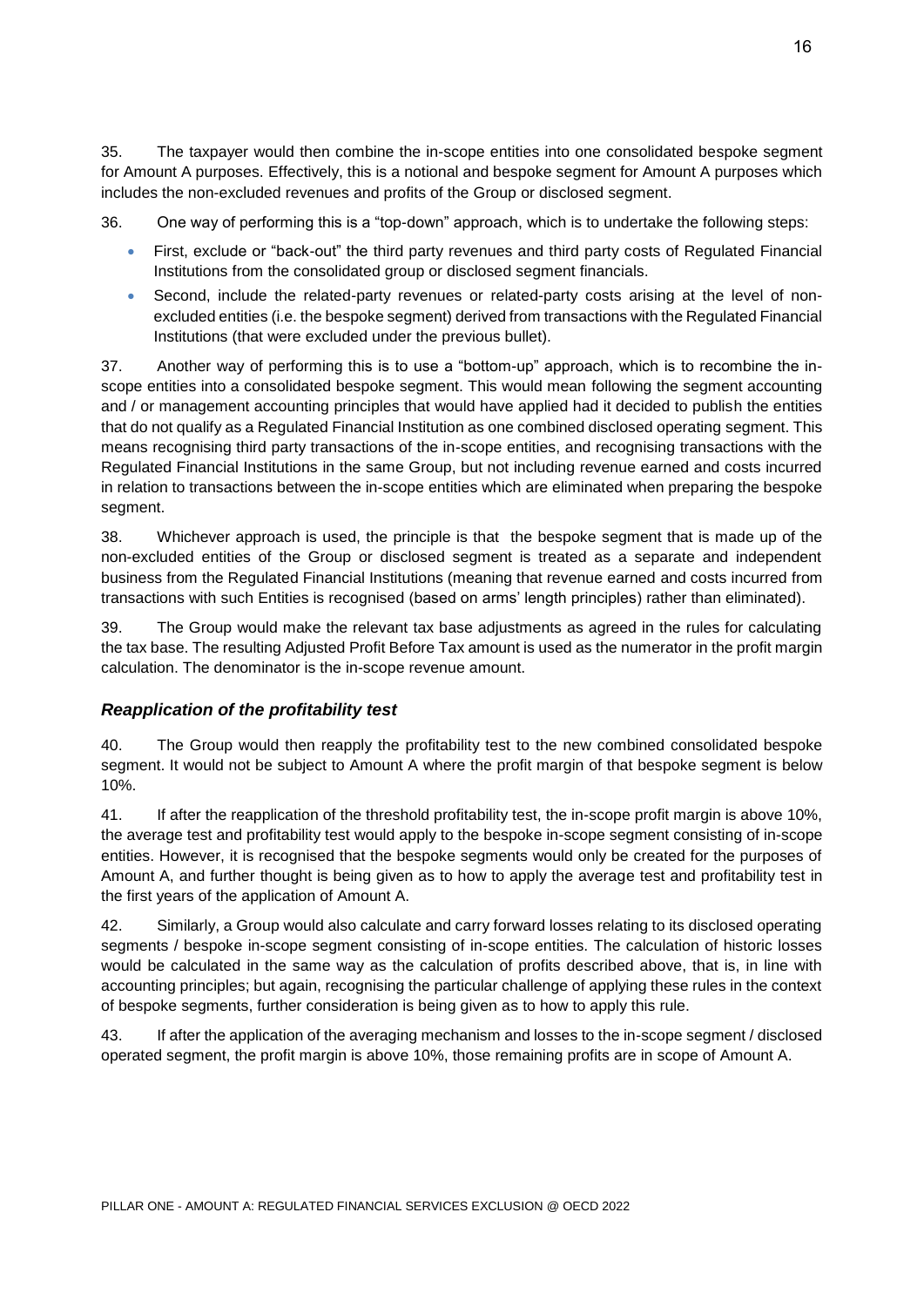# **Annex: Scope Rules and Definition of Revenue**

| <b>Title 2: Scope</b>           |      |                                                                                                                                                                                                                                                                                                                                                                                                                                                                                                                       |  |
|---------------------------------|------|-----------------------------------------------------------------------------------------------------------------------------------------------------------------------------------------------------------------------------------------------------------------------------------------------------------------------------------------------------------------------------------------------------------------------------------------------------------------------------------------------------------------------|--|
| <b>Article 1: Covered Group</b> |      |                                                                                                                                                                                                                                                                                                                                                                                                                                                                                                                       |  |
| 1                               |      | The obligations contained in Titles 3 to 9 of this Act apply to any Group Entity of a<br>Covered Group with respect to a Period [beginning][or][ending] on or after the<br>Commencement Date.                                                                                                                                                                                                                                                                                                                         |  |
| 2.                              |      | A Group is a "Covered Group" for a Period where both sub-paragraphs (a) and (b)<br>are met:                                                                                                                                                                                                                                                                                                                                                                                                                           |  |
|                                 | a.   | The Total Revenues of the Group for the Period are greater than EUR 20 billion<br>(the global revenue test). Where the Period is shorter or longer than twelve<br>months, the EUR 20 billion amount is adjusted proportionally to correspond with<br>the length of the Period.                                                                                                                                                                                                                                        |  |
|                                 | b.   | The Pre-Tax Profit Margin of the Group is greater than 10 per cent (the<br>profitability test):                                                                                                                                                                                                                                                                                                                                                                                                                       |  |
|                                 | i.   | in the Period (the period test);                                                                                                                                                                                                                                                                                                                                                                                                                                                                                      |  |
|                                 | ii.  | in two or more of the four Periods immediately preceding the Period (the prior<br>period test); and                                                                                                                                                                                                                                                                                                                                                                                                                   |  |
|                                 | iii. | on Average across the Period and the four Periods immediately preceding<br>the Period (the average test).                                                                                                                                                                                                                                                                                                                                                                                                             |  |
| 3.                              |      | For the purpose of sub-paragraphs $(b)(ii)$ and $(b)(iii)$ of paragraph 2:                                                                                                                                                                                                                                                                                                                                                                                                                                            |  |
|                                 | a.   | where a Group Merger occurs in the Period or any of the three Periods<br>immediately preceding the Period (the "Merger Period") the calculation of the<br>Pre-Tax Profit Margin for the Period(s) prior to the Merger Period should be made<br>by replacing "Group" in that definition with "Acquiring Group", except where there<br>is no "Acquiring Group" in which case "Group" is replaced with "Existing Group";<br>and                                                                                          |  |
|                                 | b.   | where a Group Demerger occurs in the Period or any of the three Periods<br>immediately preceding the Period (the "Demerger Period") the calculation of the<br>Pre-Tax Profit Margin for the Period(s) prior to the Demerger Period should be<br>made by replacing "Group" in that definition with "Demerging Group".                                                                                                                                                                                                  |  |
| $\overline{4}$                  |      | Where a Group meets the conditions in sub-paragraphs (a) and (b) of paragraph 2<br>and conducts Extractive Activities or Regulated Financial Services, the Group is a<br>Covered Group only if it meets the non-excluded global revenue test and non-<br>excluded profitability test contained in Schedules [F] (Exclusion of Revenues and<br>Profits from Extractives) and [G] (Exclusion of Revenues and Profits from Regulated<br>Financial Services) of this Act, whichever applies, and any Group Entity of such |  |